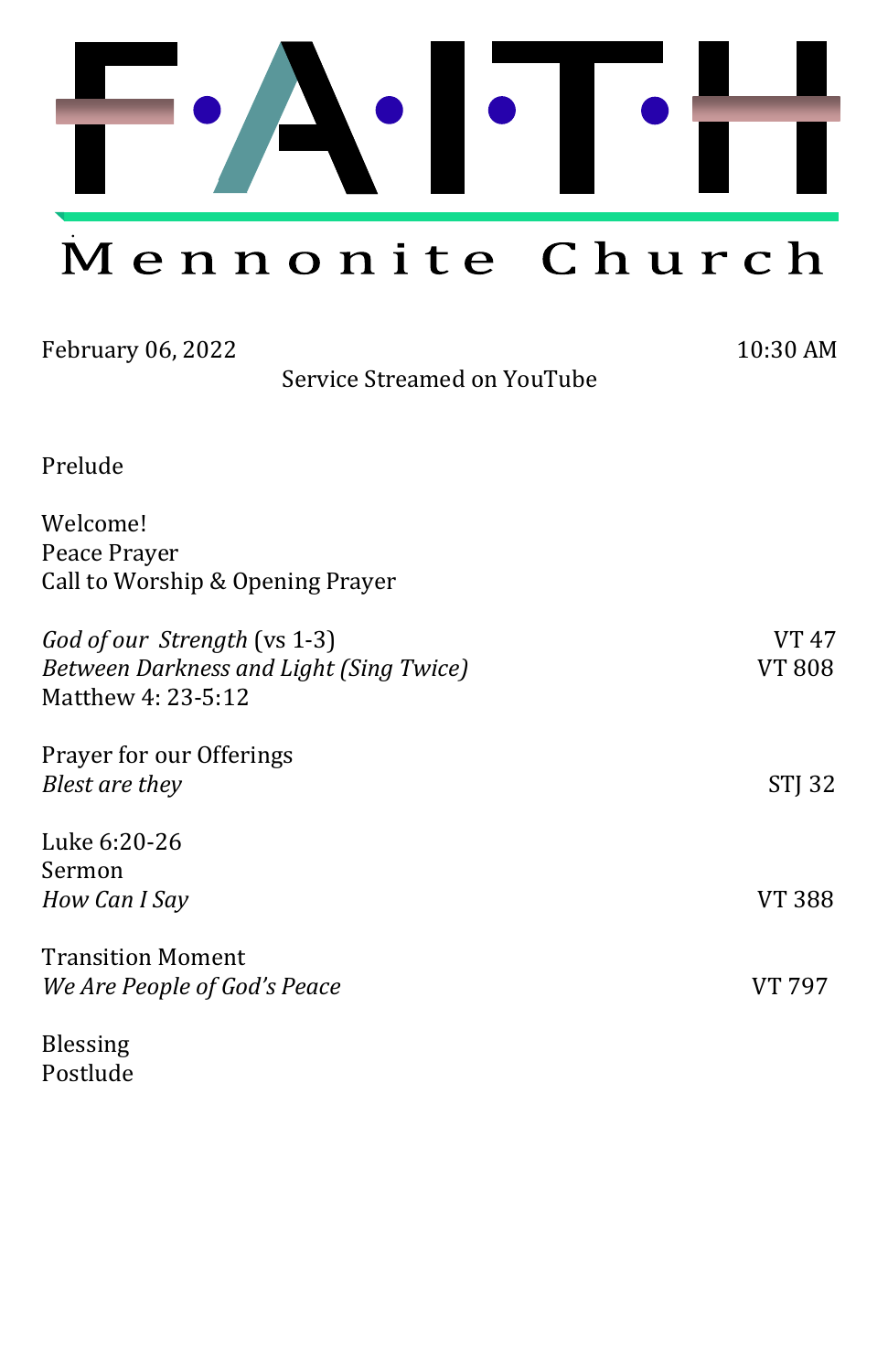#### VT = Voices Together STJ = Green Song Book STS = Purple Song Book CCLI License #: 2009481 ONE LICENSE #739073-A

\**This service is streamed live. There will be a pause while the stream is switched from the public to the unlisted (private) stream for our congregational sharing and prayer.*  **If you are unable to stand please remain seated. Announcements etc. will be brought during the unlisted stream.**

#### **WORSHIP PARTICIPANTS**

| Worship LeaderWilma Loganbill |  |
|-------------------------------|--|
| Song Leader Tom Gaeddert      |  |
|                               |  |
| Sanctuary PrepIrma Voran      |  |

| BroadcastingAndrew Plank |  |
|--------------------------|--|
|                          |  |
|                          |  |
|                          |  |
|                          |  |
|                          |  |

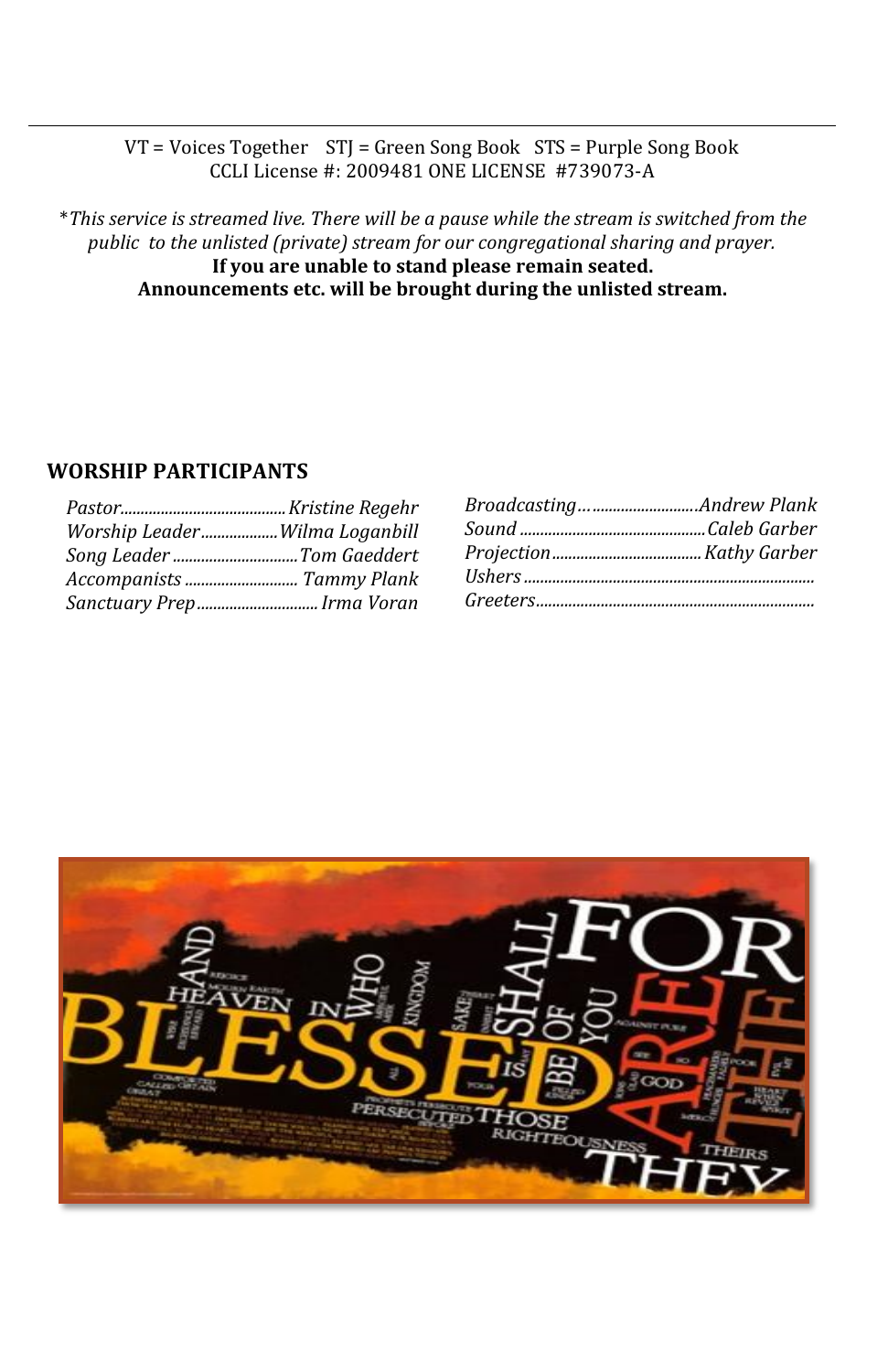| <b>Welcome</b> to Faith<br>Mennonite Church. We are glad you<br>are here.<br><b>Please</b> wear a mask during worship<br>and singing.<br>If you need a listening assistance<br>device or a large print bulletin,<br>please ask an usher.<br>There are a few *quiet* craft items on | <b>OUR MISSION STATEMENT</b><br>As followers of Jesus Christ, our<br>mission is to<br>- Worship together as a community of<br>faith,<br>- Invite everyone to share the gift of<br>God's love,<br>- Nurture each other in the faith,<br>- Serve others in the spirit of Christ,<br>and |
|------------------------------------------------------------------------------------------------------------------------------------------------------------------------------------------------------------------------------------------------------------------------------------|---------------------------------------------------------------------------------------------------------------------------------------------------------------------------------------------------------------------------------------------------------------------------------------|
| the back table of the sanctuary that                                                                                                                                                                                                                                               | - Proclaim His way of peace, justice                                                                                                                                                                                                                                                  |
| can be used during worship.                                                                                                                                                                                                                                                        | and reconciliation.                                                                                                                                                                                                                                                                   |

### *FAITH FAMILY NEWS*

**FAITH MISSION CIRCLE** will not meet February 7 due to COVID. However, MCC kit items (men's deodorant, packages of Q-tips, and shampoo) can be delivered at church by February 20. The offering for the Faith Mission Circle can be placed in Darlene Powers mailbox by the 20th of February.

**OUR SECOND READINGS** start today/Sunday! Evening slots today are open, and many slots through Wednesday. Reminder: our conversational norms apply here: speak for yourself and your perspective, be kind, listen well. We also offer an option to write your testimony instead of attending a session. Either way, watch the recorded sessions, available mid-week we hope, to hear the testimonies of others. Sharing our own stories for the purpose of community building and discernment is not gossip. Our stories are so important to understanding our opinions!

- all of us are important to our process; find a way to participate that works for you
- write notes ahead so you say what's important concisely
- our recordings are for us; do not share links to our Zoom meetings beyond those who regularly participate at Faith

**PLEASE CHECK OUT** additional new books to the church library since this fall. You can find a list of books on the library table. Happy Reading!!

**IT IS TIME** to renew our subscription to *Anabaptist World*. Please let the church office know you would like to continue to receive your subscription a by February 20. Our decreased rate will be \$39 for the year. Please put Anabaptist World in the memo line of your check. Thank You!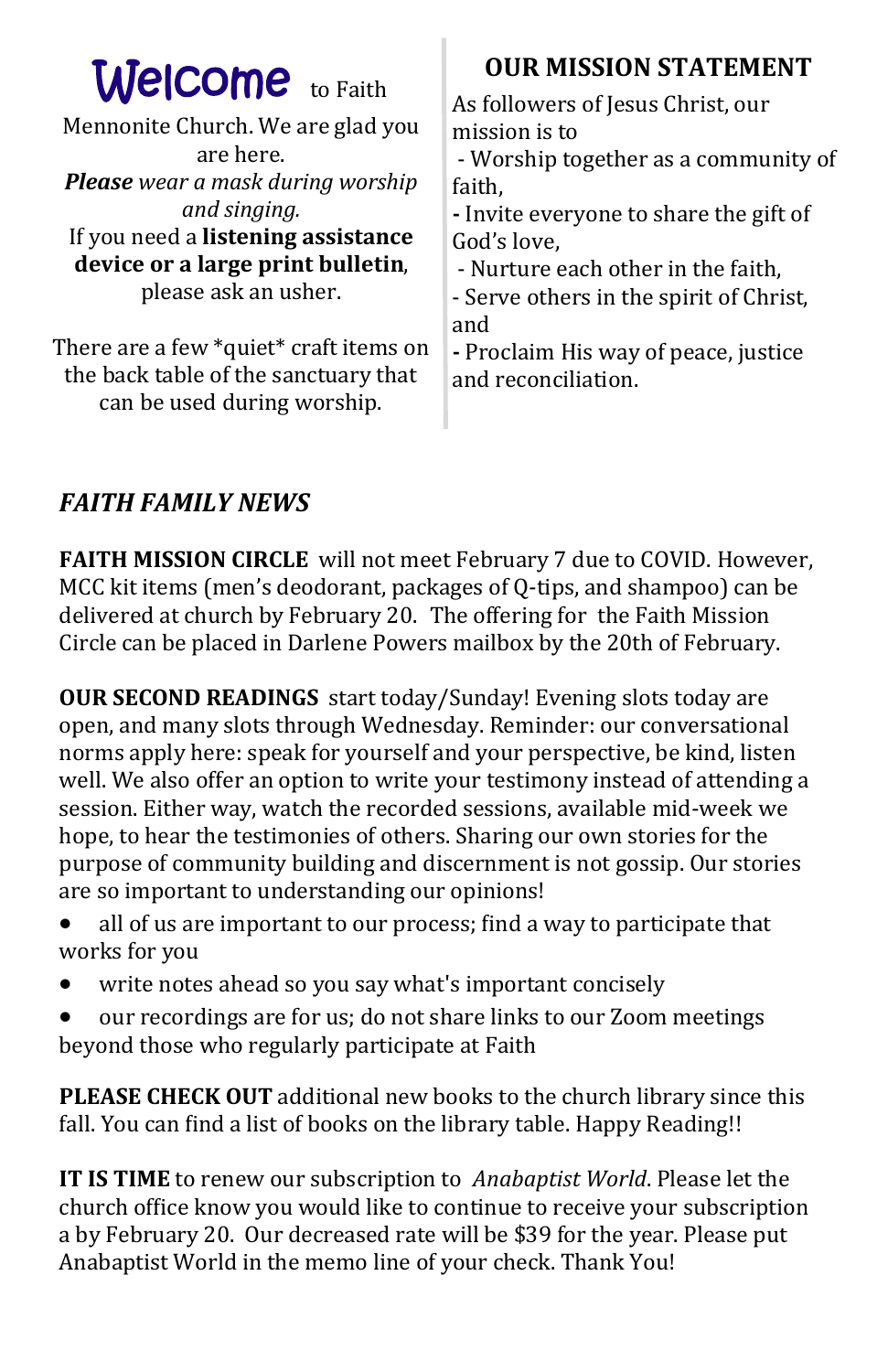**OPTIONAL INFORMATIONAL SESSIONS** that were held this last week or 2 were recorded. IF you missed one and like to review them, you can find them on our private community web site. Once at the site click on "Forum" on the top banner. The recordings will be under "Meaningful Discussions". Once there you will be able to view What do the letters mean? And a Bible Study on homosexuality. Here is the web address for the site. https://www.members.faithmenno.org/

## *OTHER AREA ITEMS*

**NOW IN THE REGIER GALLERY** in Luyken Fine Arts Center at Bethel College – Ernest Vincent Wood III, "Redefining**,"** through Feb. 24. *Gallery hours: Mon.- Fri., 9 a.m.-4 p.m.*

**TUESDAY, FEBRUARY 8 –** Bethel College Organ Recital Series presents Dr. David Pickering of Kansas State University, 7 p.m., *Administration Building chapel*, featuring works by Vierne, J.S. Bach and Mendelssohn. *Current Bethel COVID protocols require masking indoors regardless of vaccination status.*

**FRIDAY , FEBRUARY 11 –** Guest recital with Bethel College Professor Emeritus of Music Don Kehrberg, oboe, English horn and tenor, with Tate Addis, piano, and Kevin Kehrberg, bass guitar, 7 p.m., Administration Building chapel.

**SATURDAY, FEBRUARU 19 –** Grand opening of Kauffman Museum's 125th-

anniversary exhibit, "The Magic of Things." Come-and-go, 2:30-4:30 p.m., with remarks by lead curator Reinhild K. Janzen at 3 p.m.

**MCC CENTRAL STATES** Annual Meeting will take place virtually on Saturday, February 26 from 1-2:30 CST. Please email [tinaschrag@mcc.org](mailto:tinaschrag@mcc.org) for a link to the Zoom meeting.

### **HAVE A HEART FOR REFUGEES!**

The WDC Immigration Task Force encourages your congregation to offer a "love gift" of cleaning supplies between now and February 14 for arriving families. International Rescue Committee

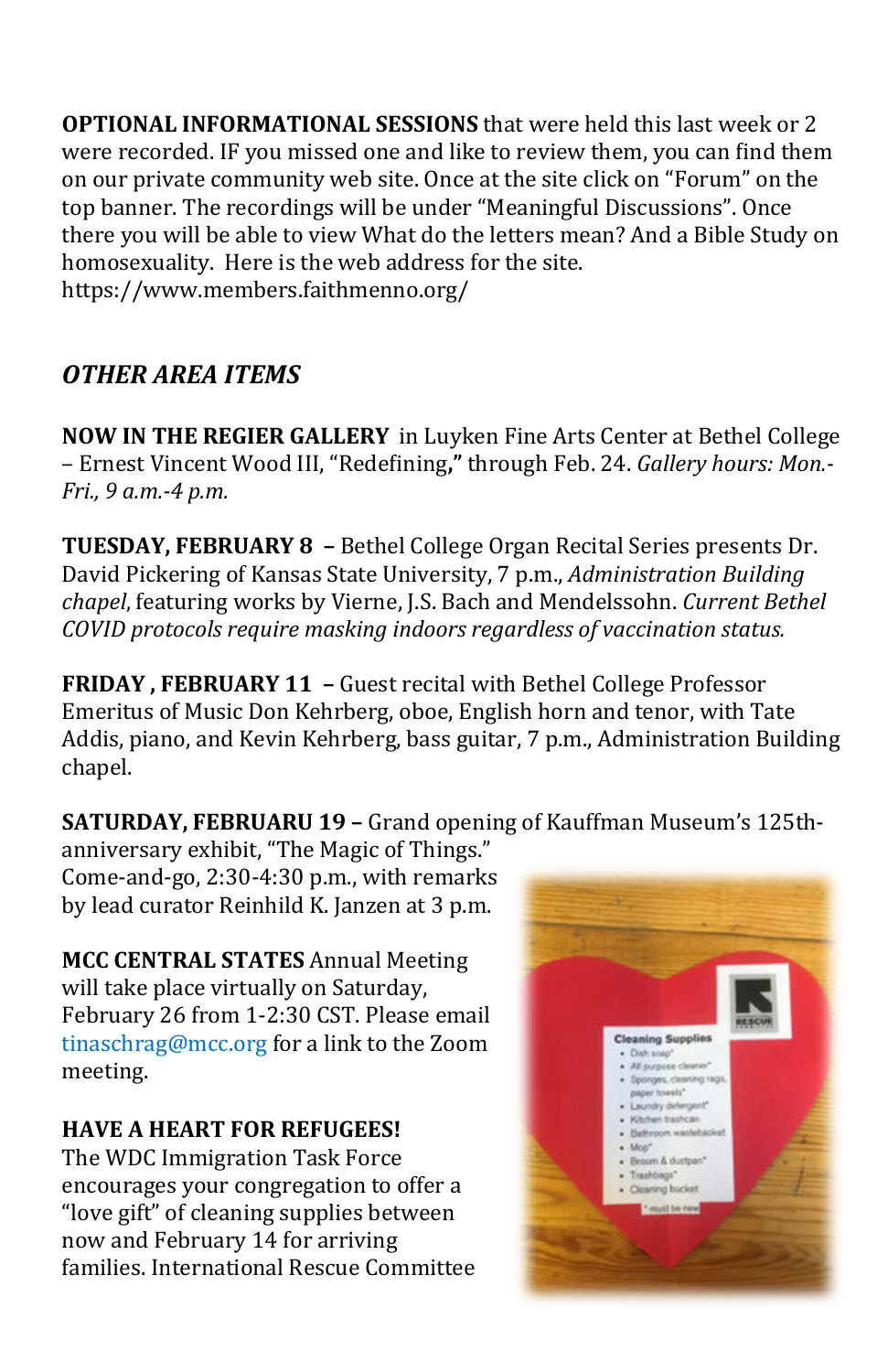Wichita resettled 350 families last month alone! They come with so little. Let's remember our own immigrant history and be the hands and feet of Christ, bringing good news to our neighbors. You may drop off donations of supplies at the WDC Office (2517 N Main, North Newton) 8 am-4:30 pm Mon-Fri or at Shalom Mennonite Church (800 E First, Newton) from 8:30 am to 4:30 pm Mon-Thurs & Sunday mornings.

Email [office@shalomnewton.org](mailto:office@shalomnewton.org) if you cannot drop off supplies during daytime hours. To make a monetary donation, go to: [rescue.org/united](http://rescue.org/united-states/wichita-ks)-states/ [wichita](http://rescue.org/united-states/wichita-ks)-ks. Thank you!

**DURING BLACK HISTORY MONTH** (February) and throughout the year, pray for WDC congregations and conference leaders in ongoing work toward racial justice and equity.

**ONLINE REGISTRATION** for the March 18-20 Scrapbook and Crafts Retreat is open! There is only one retreat in spring and only one in fall. Cropping and crafting will happen in the Dining Hall and lodging will be in the Retreat Center. As of Feb. 1, masks are recommended inside per CDC guidelines; guidelines will depend on the state of the pandemic in March. Call 620-297- 3290 with questions. [Register at www.campmennoscah.org!](https://campmennoscah.campbrainregistration.com/)

**EVERENCE ®** will hold an informative Social Security and retirement income webinar on Tuesday, Feb. 15, starting at 6:30 p.m. Specifics will include Social Security strategies, including when to begin taking benefits, risks that can impact your retirement savings plus strategies to help your income last throughout retirement. There will also be plenty of time for questions. Information will be presented by staff from the Everence offices in Central Kansas. To register contact Everence at 316-283-3800, 877-467-7294 or [central.kansas@everence.com.](mailto:central.kansas@everence.com) 

**NEWTON MID KANSAS ORCHESTRA** will be hosting their winter classics

concert. This will be on February 13 at 3:00 PM at Tabor College Richert Auditorium Shari Flaming Center for the Arts at 300 S. Jefferson, Hillsboro. They will feature the Dwight Beckham Young Soloists. Takuto Kametsu on Violin and Caleb Garber on Cello.